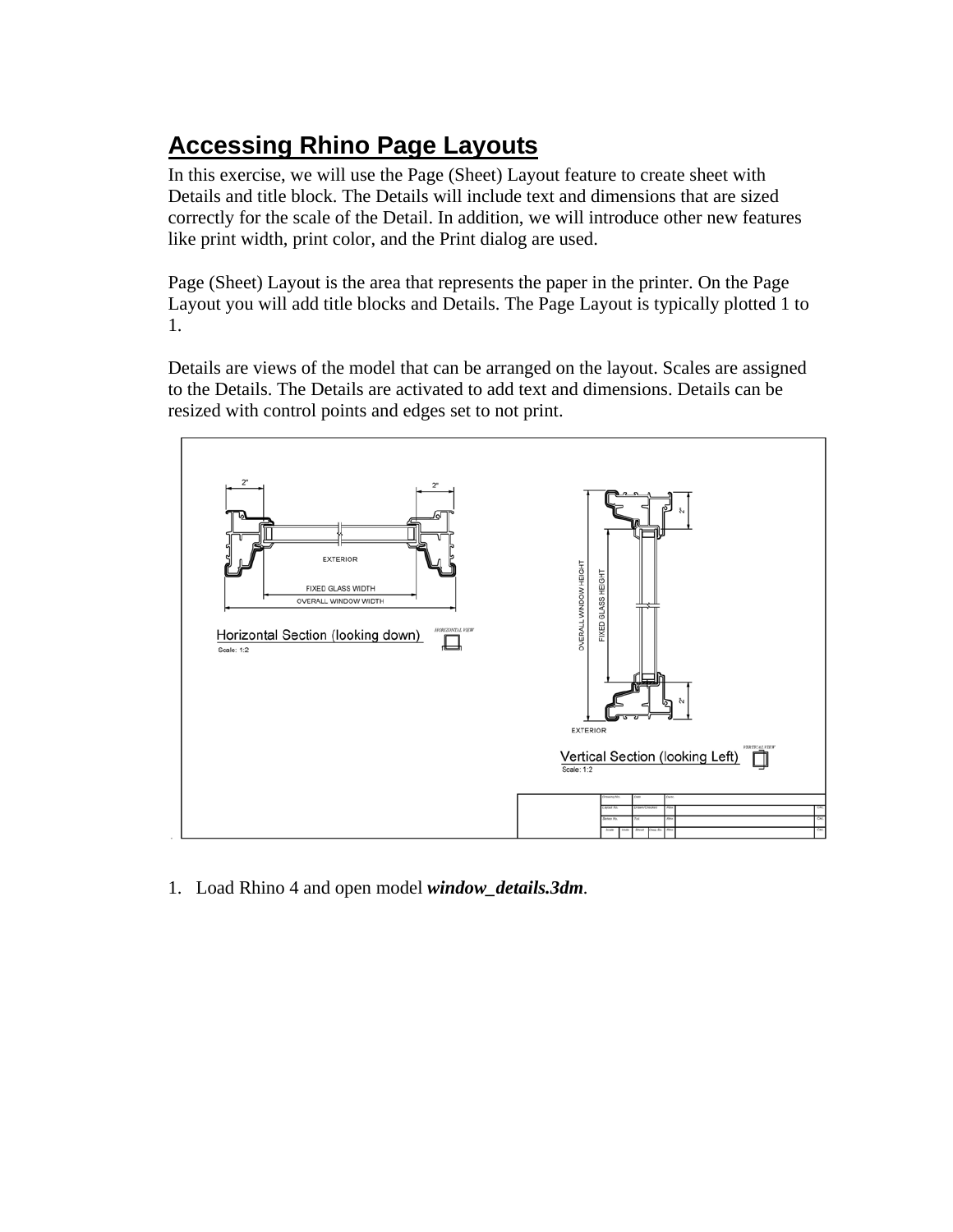

- 2. From the **Tools menu**, click **Toolbar Layout** or type **Toolbar**.
- 3. From the **Toolbar dialog**, check the **Sheet Layout** toolbar: The **Sheet Layout** toolbar opens.



4. From the **Tools menu**, click Options. Under the **Document Properties** area, click **Units**. From the dialog are on the right, under **Model units** click **Inches**.

₹